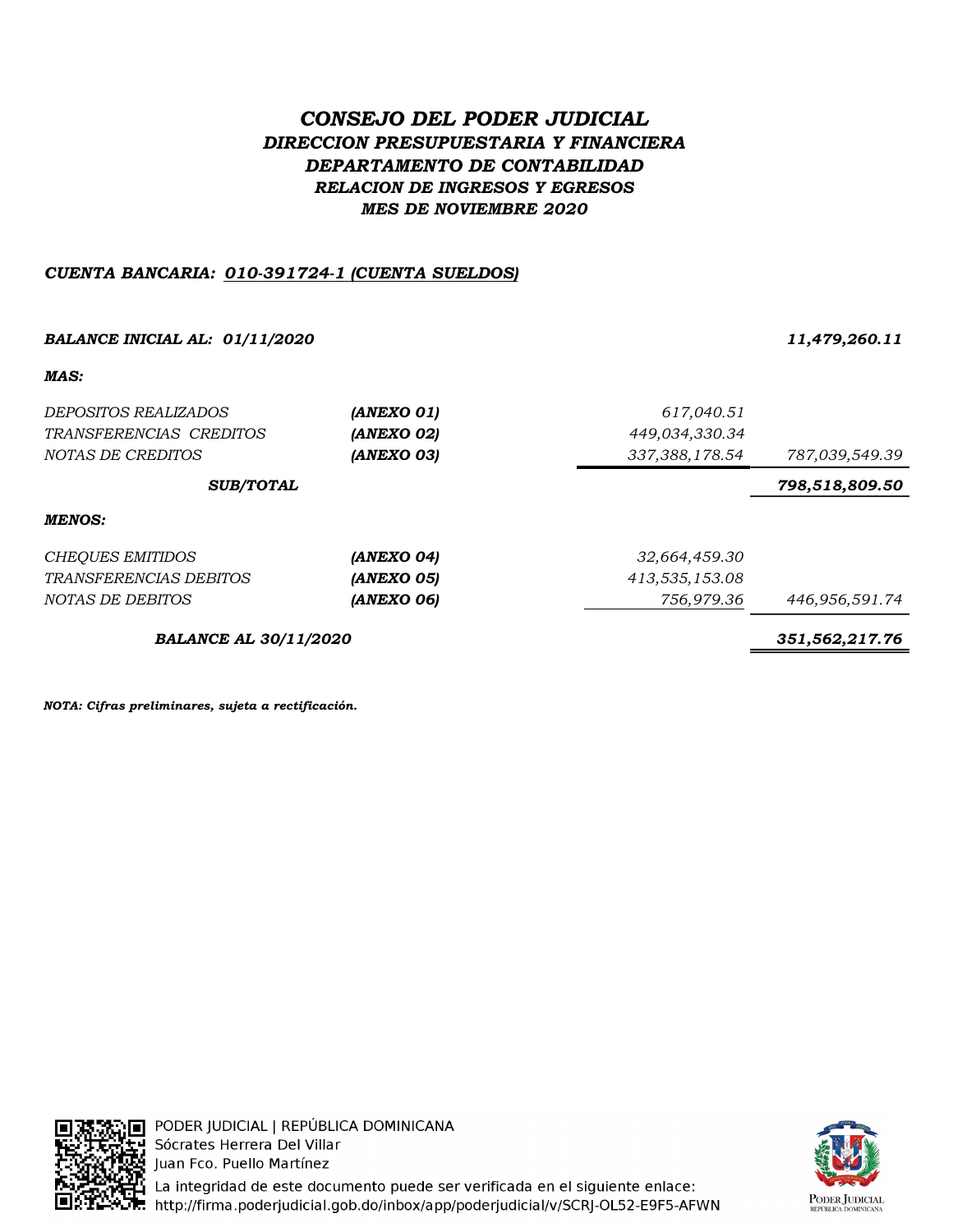# DIRECCION PRESUPUESTARIA Y FINANCIERA DEPARTAMENTO DE CONTABILIDAD CONSEJO DEL PODER JUDICIAL RELACION DE INGRESOS Y EGRESOS MES DE NOVIMEBRE 2020

#### ANEXO 01

## RELACION DE DEPOSITOS REALIZADOS MES DE NOVIEMBRE 2020

| <i>FECHA</i> | NUM. | <b>DESCRIPCION</b>                            | <b>VALOR RD\$</b> |
|--------------|------|-----------------------------------------------|-------------------|
| 03/11/202    | 632  | DESC. VARIOS A EMPLEADOS NOMINAS OCTUBRE/2020 | 240,806.78        |
| 13/11/202    | 633  | DESC. GASTOS DE REPRESENTACION                | 106,289.81        |
| 13/11/202    | 634  | DESC. POR REGALIA PASCUAL                     | 27,637.94         |
| 24/11/202    | 635  | DESC. SUPLENCIAS, REAJUSTE SALARIAL           | 73,691.06         |
| 24/11/202    | 636  | DESC. SUPLENCIAS, REAJUSTE SALARIAL           | 151,236.28        |
| 24/11/202    | 637  | DESC. GASTOS DE REPRESENTACION                | 8,280.00          |
| 27/11/202    | 638  | DESC. DIAS NO LABORADOS A EMPL. SALIENTE      | 9,098.64          |
|              |      | TOTAL RD\$                                    | 617,040.51        |

#### ANEXO 02

## RELACION DE TRANSFERENCIAS CREDITOS MES DE NOVIEMBRE 2020

| <b>FECHA</b>     | NUM. | <b>DESCRIPCION</b>                                   | <b>VALOR RD\$</b> |
|------------------|------|------------------------------------------------------|-------------------|
| <i>02/11/202</i> | 227  | REEMBOLSO VALORES RECIBIDOS NO CORRESP. EMP.         | 23,640.34         |
| 02/11/202        | 228  | REEMBOLSO VALORES RECIBIDOS NO CORRESP. EMP.         | 80,000.00         |
| 19/11/202        | 229  | TRANSF. FONDO CTA, OPER, A LA CTA, SUELDOS P         | 448,913,144.29    |
| 20/11/202        | 230  | DEV. VALORES SUPLENCIA DE LA EMPL. AMBAR FELIX       | 15,760.83         |
| 30/11/202        | 231  | ABONO DEUDA PENDIENTE INSTITUCION POR DIETA Y SEGURO | 1,784.88          |
|                  |      | TOTAL RD\$                                           | 449,034,330.34    |

### ANEXO 03

## RELACION NOTAS DE CREDITOS MES DE NOVIEMBRE 2020

| <b>FECHA</b> | NUM. | <b>DESCRIPCION</b>                                     | <i><b>VALOR RDS</b></i> |
|--------------|------|--------------------------------------------------------|-------------------------|
| 30/11/2020   | 1350 | CARGO CANCELACION DE OCHO (8) CERTIFICADOS FINANCIEROS | 337,388,178.54          |
|              |      | TOTAL RD\$                                             | 337,388,178.54          |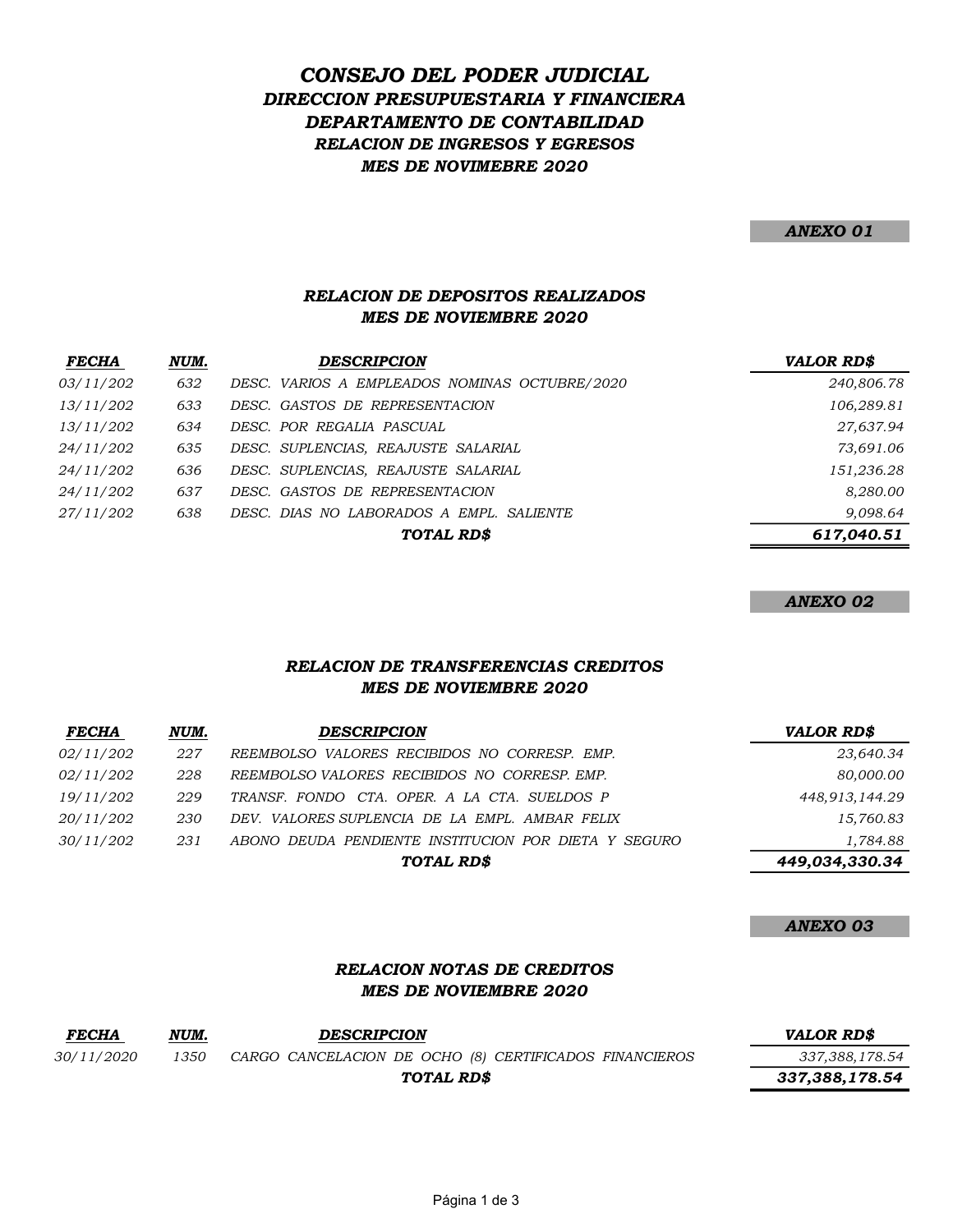## RELACION DE CHEQUES EMITIDOS MES DE NOVIEMBRE 2020

| <i>FECHA</i> | NUM.   | <b>BENEFICIARIO</b>                    | <b>VALOR RD\$</b> |
|--------------|--------|----------------------------------------|-------------------|
| 04/11/2020   | 126819 | INSTITUTO DE AUXILIOS Y VIVIENDAS      | 50.00             |
| 04/11/2020   | 126820 | FONDO DE PENSIONES Y JUBILACIONES      | 6,712.42          |
| 04/11/2020   | 126821 | BANCO DE RESERVAS DE LA REP. DOMINICAN | 31,180.50         |
| 04/11/2020   | 126822 | CONSEJO DEL PODER JUDICIAL             | 2,507.37          |
| 04/11/2020   | 126823 | CONSEJO DEL PODER JUDICIAL             | 100,648.23        |
| 04/11/2020   | 126824 | CONSEJO DEL PODER JUDICIAL             | 3,134.21          |
| 04/11/2020   | 126825 | COOPNASEJU                             | 119,856.36        |
| 20/11/2020   | 126826 | ELISA VIVIECA                          | 6,141.00          |
| 20/11/2020   | 126827 | PACO PEREZ REYES                       | 6,141.00          |
| 20/11/2020   | 126828 | ENEIDA DOMINGUEZ                       | 6,141.00          |
| 20/11/2020   | 126829 | CONSEJO DEL PODER JUDICIAL             | 0.00              |
| 20/11/2020   | 126830 | COOPNASEJU                             | 0.00              |
| 20/11/2020   | 126831 | CONSEJO DEL PODER JUDICIAL             | 1,750.00          |
| 20/11/2020   | 126832 | CONSEJO DEL PODER JUDICIAL             | 38,005.54         |
| 20/11/2020   | 126833 | COOPNASEJU                             | 54,323.47         |
| 20/11/2020   | 126834 | BANCO DE RESERVAS DE LA REPUBLICA DOMI | 26,000.00         |
| 20/11/2020   | 126835 | CONSEJO DEL PODER JUDICIAL             | 4,145.70          |
| 20/11/2020   | 126836 | CONSEJO DEL PODER JUDICIAL             | 45,174.74         |
| 20/11/2020   | 126837 | COOPNASEJU                             | 262,668.39        |
| 20/11/2020   | 126838 | BANCO DE RESERVAS DE LA REPUBLICA DOMI | 29,166.06         |
| 20/11/2020   | 126839 | CONSEJO DEL PODER JUDICIAL             | 20,057.90         |
| 20/11/2020   | 126840 | COOPNASEJU                             | 149,736.22        |
| 20/11/2020   | 126841 | CARLOS ML. MENDEZ L.                   | 8,650.00          |
| 20/11/2020   | 126842 | CONSEJO DEL PODER JUDICIAL             | 10,089.19         |
| 20/11/2020   | 126843 | CONSEJO DEL<br>PODER JUDICIAL          | 2,000.00          |
| 20/11/2020   | 126844 | CONSEJO DEL PODER JUDICIAL             | 55,035.20         |
| 20/11/2020   | 126845 | CARLOS ML. MENDEZ L.                   | 50.00             |
| 20/11/2020   | 126846 | CONSEJO DEL PODER JUDICIAL             | 862.50            |
| 20/11/2020   | 126847 | CONSEJO DEL PODER JUDICIAL             | 2,637.50          |
| 20/11/2020   | 126848 | CONSEJO DEL PODER JUDICIAL             | 3,066.67          |
| 20/11/2020   | 126849 | ESCUELA NACIONAL DE LA JUDICATURA      | 850.00            |
| 20/11/2020   | 126850 | INSTITUTO DE AUXILIOS Y VIVIENDAS      | 325.00            |
| 20/11/2020   | 126851 | FONDO DE PENSIONES Y JUBILACIONES      | 21,621.60         |
| 20/11/2020   | 126852 | CONSEJO DEL PODER JUDICIAL             | 27,300.00         |
| 20/11/2020   | 126853 | CONSEJO DEL PODER JUDICIAL             | 6,532.71          |
| 20/11/2020   | 126854 | CONSEJO DEL PODER JUDICIAL             | 29,591.33         |
| 20/11/2020   | 126855 | CONSEJO DEL PODER JUDICIAL             | 5,978.36          |
| 20/11/2020   | 126856 | CONSEJO DEL PODER JUDICIAL             | 4,140.00          |
| 20/11/2020   | 126857 | CONSEJO DEL PODER JUDICIAL             | 0.00              |
| 20/11/2020   | 126858 | CONSEJO DEL PODER JUDICIAL             | 4,140.00          |
| 30/11/2020   | 126859 | CONSEJO DEL PODER JUDICIAL             | 63,135.72         |
| 30/11/2020   | 126860 | COOPNASEJU                             | 241,104.30        |
| 30/11/2020   | 126861 | COLECTOR DE IMPUESTOS INTERNOS         | 31,263,809.11     |
| 30/11/2020   | 126862 | <b>ANULADO</b>                         | 0.00              |